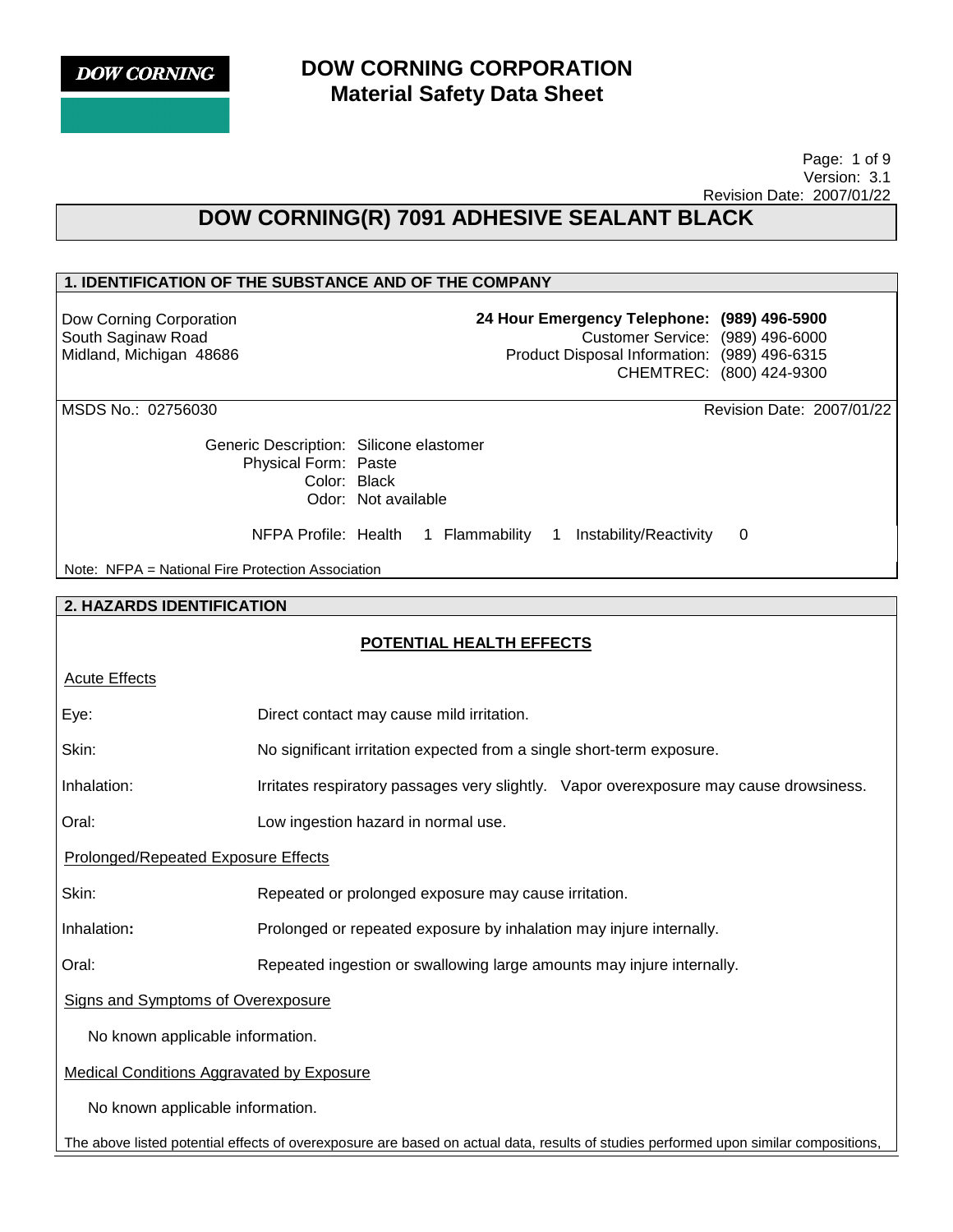

# **DOW CORNING CORPORATION Material Safety Data Sheet**

 Page: 2 of 9 Version: 3.1 Revision Date: 2007/01/22

# **DOW CORNING(R) 7091 ADHESIVE SEALANT BLACK**

component data and/or expert review of the product. Please refer to Section 11 for the detailed toxicology information.

## **3. COMPOSITION/INFORMATION ON INGREDIENTS**

CAS Number Wt% Component Name

1185-55-3 3.0 - 7.0 Methyltrimethoxysilane

The above components are hazardous as defined in 29 CFR 1910.1200.

### **4. FIRST AID MEASURES**

| Eye:                | Immediately flush with water for 15 minutes.                       |
|---------------------|--------------------------------------------------------------------|
| Skin:               | No first aid should be needed.                                     |
| Inhalation:         | Remove to fresh air. Get medical attention if ill effects persist. |
| Oral:               | No first aid should be needed.                                     |
| Notes to Physician: | Treat according to person's condition and specifics of exposure.   |

#### **5. FIRE FIGHTING MEASURES**

| Flash Point:                              | $> 212$ °F $/$ > 100 °C (Closed Cup)                                                                                                                                                                                                                                          |  |
|-------------------------------------------|-------------------------------------------------------------------------------------------------------------------------------------------------------------------------------------------------------------------------------------------------------------------------------|--|
| Autoignition Temperature: Not determined. |                                                                                                                                                                                                                                                                               |  |
| Flammability Limits in Air:               | Not determined.                                                                                                                                                                                                                                                               |  |
| Extinguishing Media:                      | On large fires use dry chemical, foam or water spray. On small fires use carbon dioxide<br>(CO2), dry chemical or water spray. Water can be used to cool fire exposed containers.                                                                                             |  |
| Fire Fighting Measures:                   | Self-contained breathing apparatus and protective clothing should be worn in fighting large<br>fires involving chemicals. Determine the need to evacuate or isolate the area according to<br>your local emergency plan. Use water spray to keep fire exposed containers cool. |  |
| Unusual Fire Hazards:                     | None.                                                                                                                                                                                                                                                                         |  |

#### **6. ACCIDENTAL RELEASE MEASURES**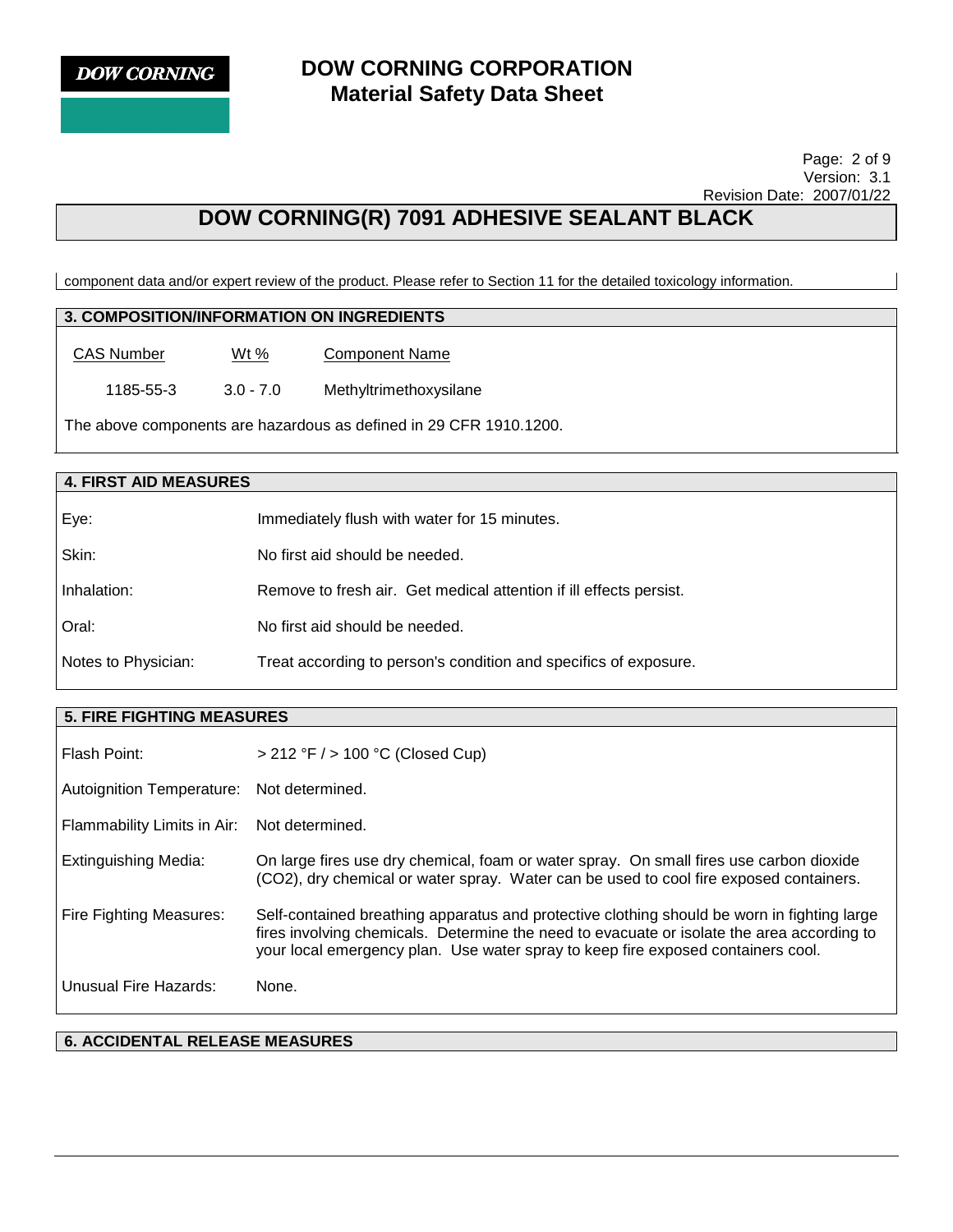# **DOW CORNING CORPORATION Material Safety Data Sheet**

 Page: 3 of 9 Version: 3.1 Revision Date: 2007/01/22

# **DOW CORNING(R) 7091 ADHESIVE SEALANT BLACK**

Containment/Clean up: Observe all personal protection equipment recommendations described in Sections 5 and 8. Wipe up or scrape up and contain for salvage or disposal. Clean area as appropriate since spilled materials, even in small quantities, may present a slip hazard. Final cleaning may require use of steam, solvents or detergents. Dispose of saturated absorbant or cleaning materials appropriately, since spontaneous heating may occur. Local, state and federal laws and regulations may apply to releases and disposal of this material, as well as those materials and items employed in the cleanup of releases. You will need to determine which federal, state and local laws and regulations are applicable. Sections 13 and 15 of this MSDS provide information regarding certain federal and state requirements.

Note: See section 8 for Personal Protective Equipment for Spills. Call (989) 496-5900, if additional information is required.

### **7. HANDLING AND STORAGE**

Use with adequate ventilation. Avoid breathing vapor. Keep container closed. Do not take internally. Avoid eye contact.

Use reasonable care and store away from oxidizing materials. Keep container closed and store away from water or moisture.

## **8. EXPOSURE CONTROLS / PERSONAL PROTECTION**

#### **Component Exposure Limits**

CAS Number Component Name<br>
Exposure Limits 1185-55-3 Methyltrimethoxysilane Dow Corning guide: TWA 50 ppm. Also see methyl alcohol comments. Methyl alcohol forms on contact with water or humid air. Provide adequate ventilation to control exposures within guidelines of OSHA PEL: TWA 200 ppm and ACGIH TLV-skin: TWA 200 ppm, STEL 250 ppm. **Engineering Controls** Local Ventilation: Recommended. General Ventilation: Recommended.

#### **Personal Protective Equipment for Routine Handling**

Eyes: Use proper protection - safety glasses as a minimum.

Skin: Washing at mealtime and end of shift is adequate.

Suitable Gloves: No special protection needed.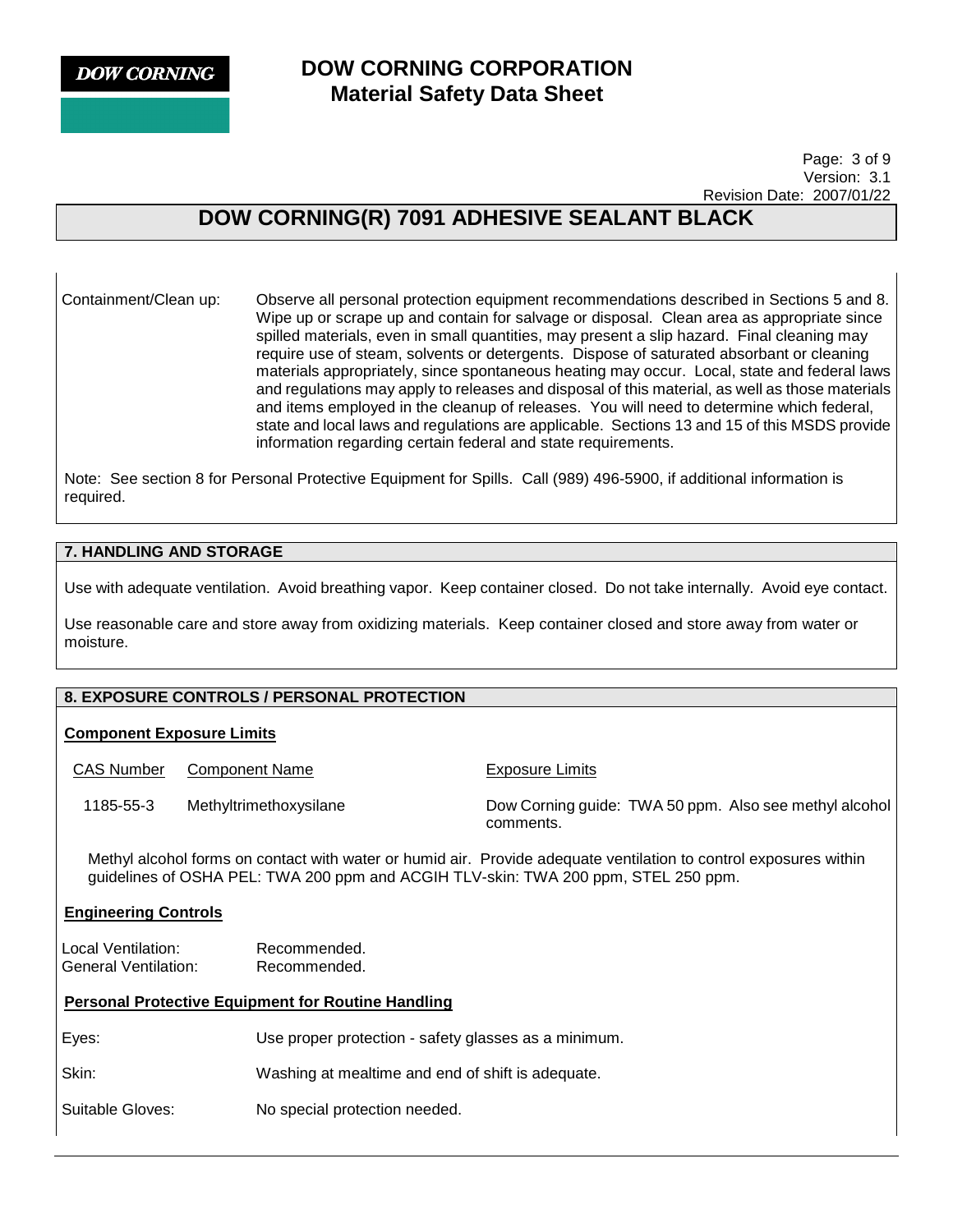# **DOW CORNING CORPORATION Material Safety Data Sheet**

 Page: 4 of 9 Version: 3.1 Revision Date: 2007/01/22

# **DOW CORNING(R) 7091 ADHESIVE SEALANT BLACK**

| Inhalation:                                                                                                                                            | Use respiratory protection unless adequate local exhaust ventilation is provided or exposure<br>assessment demonstrates that exposures are within recommended exposure guidelines. IH<br>personnel can assist in judging the adequacy of existing engineering controls.                                                                                                                                                                                                                  |  |
|--------------------------------------------------------------------------------------------------------------------------------------------------------|------------------------------------------------------------------------------------------------------------------------------------------------------------------------------------------------------------------------------------------------------------------------------------------------------------------------------------------------------------------------------------------------------------------------------------------------------------------------------------------|--|
| Suitable Respirator:                                                                                                                                   | General and local exhaust ventilation is recommended to maintain vapor exposures below<br>recommended limits. Where concentrations are above recommended limits or are unknown,<br>appropriate respiratory protection should be worn. Follow OSHA respirator regulations (29<br>CFR 1910.134) and use NIOSH/MSHA approved respirators.                                                                                                                                                   |  |
| <b>Personal Protective Equipment for Spills</b>                                                                                                        |                                                                                                                                                                                                                                                                                                                                                                                                                                                                                          |  |
| Eyes:                                                                                                                                                  | Use full face respirator.                                                                                                                                                                                                                                                                                                                                                                                                                                                                |  |
| Skin:                                                                                                                                                  | Washing at mealtime and end of shift is adequate.                                                                                                                                                                                                                                                                                                                                                                                                                                        |  |
| Inhalation/Suitable<br>Respirator:                                                                                                                     | Respiratory protection recommended. Follow OSHA Respirator Regulations (29 CFR<br>1910.134) and use NIOSH/MHSA approved respirators. Protection provided by air purifying<br>respirators against exposure to any hazardous chemical is limited. Use a positive pressure air<br>supplied respirator if there is any potential for uncontrolled release, exposure levels are<br>unknown, or any other circumstance where air purifying respirators may not provide adequate<br>protection. |  |
| <b>Precautionary Measures:</b>                                                                                                                         | Avoid breathing vapor. Keep container closed. Do not take internally. Avoid eye contact.<br>Use reasonable care.                                                                                                                                                                                                                                                                                                                                                                         |  |
| Note: These precautions are for room temperature handling. Use at elevated temperature or aerosol/spray applications may require<br>added precautions. |                                                                                                                                                                                                                                                                                                                                                                                                                                                                                          |  |

**9. PHYSICAL AND CHEMICAL PROPERTIES** 

| Physical Form: Paste                        |                                                  |
|---------------------------------------------|--------------------------------------------------|
| Color: Black                                |                                                  |
|                                             | Odor: Not available                              |
| Specific Gravity @ 25°C: 1.39               |                                                  |
|                                             | Viscosity: Not determined.                       |
| Freezing/Melting Point: Not determined.     |                                                  |
|                                             | Boiling Point: Not determined.                   |
| Vapor Pressure @ 25°C: Not determined.      |                                                  |
|                                             | Vapor Density: Not determined.                   |
| Solubility in Water: Not determined.        |                                                  |
|                                             | pH: Not determined.                              |
| Volatile Content: Not determined.           |                                                  |
|                                             | Flash Point: $>212$ °F $/$ > 100 °C (Closed Cup) |
| Autoignition Temperature: Not determined.   |                                                  |
| Flammability Limits in Air: Not determined. |                                                  |

Note: The above information is not intended for use in preparing product specifications. Contact Dow Corning before writing specifications.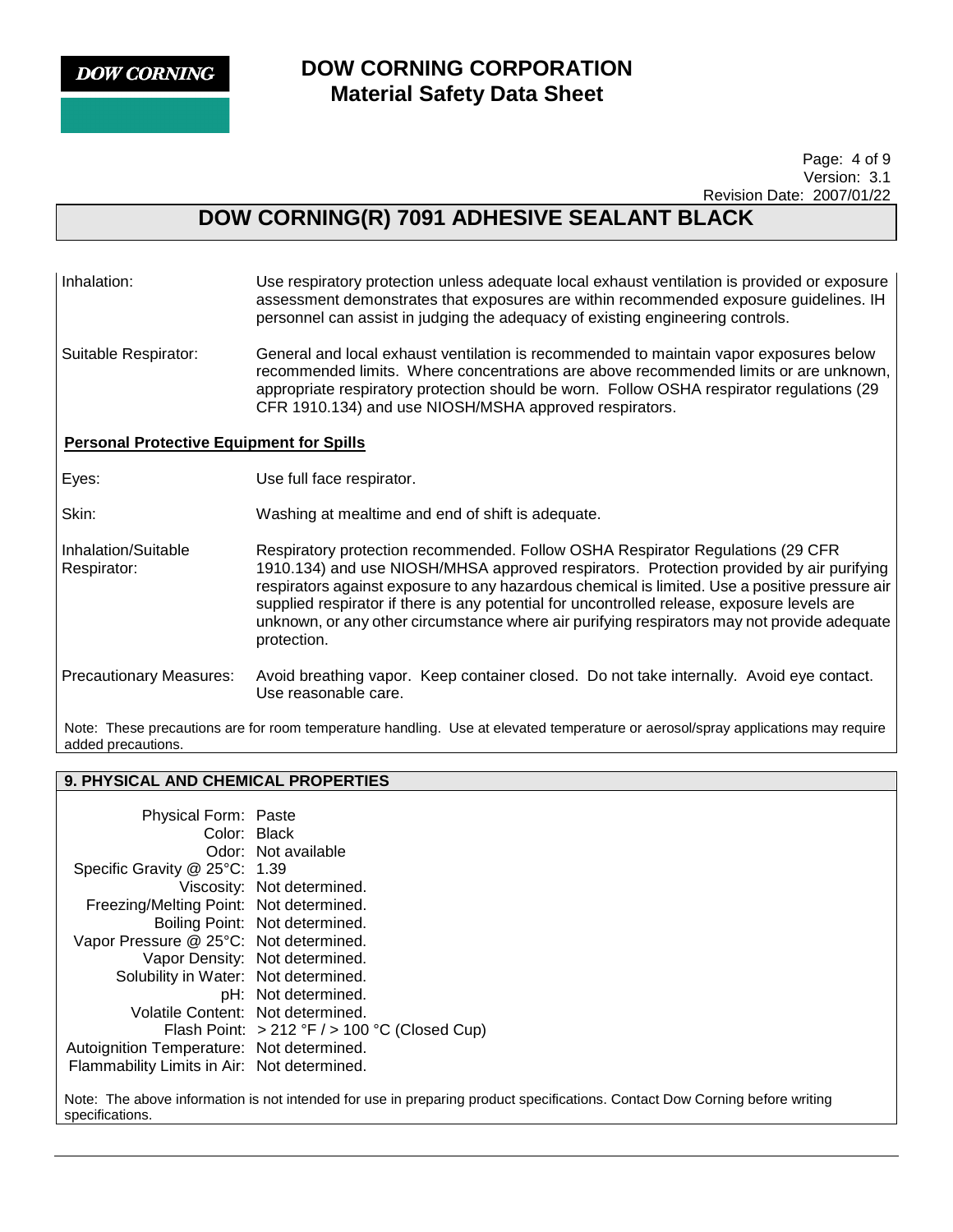# **DOW CORNING CORPORATION Material Safety Data Sheet**

#### Page: 5 of 9 Version: 3.1 Revision Date: 2007/01/22

# **DOW CORNING(R) 7091 ADHESIVE SEALANT BLACK**

| <b>10. STABILITY AND REACTIVITY</b>                                                                                                     |  |  |
|-----------------------------------------------------------------------------------------------------------------------------------------|--|--|
| Stable.                                                                                                                                 |  |  |
| Hazardous polymerization will not occur.                                                                                                |  |  |
| None.                                                                                                                                   |  |  |
| Oxidizing material can cause a reaction. Water, moisture, or humid air can cause hazardous<br>vapors to form as described in Section 8. |  |  |
|                                                                                                                                         |  |  |

Hazardous Decomposition Products Thermal breakdown of this product during fire or very high heat conditions may evolve the following decomposition products: Carbon oxides and traces of incompletely burned carbon compounds. Silicon dioxide. Nitrogen oxides. Metal

#### **11. TOXICOLOGICAL INFORMATION**

oxides. Formaldehyde.

#### **Component Toxicology Information**

This material contains methyltrimethoxysilane (MTMS). MTMS was evaluated in a combined repeated-dose toxicity study that included screening tests for reproductive and developmental toxicity (OECD 422). Sprague-Dawley rats were treated (oral route, corn oil as carrier) daily at dose levels of 0, 50, 250, and 1000 mg MTMS/kg body weight. Test article effects on organ weight were limited to increased liver weight for both males and females in the top two dose levels. Histomorphological findings included increased hepatocellular hypertrophy (both sexes) and increased periportal vacuolation (females only) in the top two dose levels. Thymus weight was decreased in males in the top two dose groups. The thymus appeared normal histomorphologically. Other test article related histomorphological changes included increased incidence of thyroid follicular cell hyperplasia/hypertrophy and severity in males and females in the top two dose levels. There was also an increased incidence of hyperplasia/hypertrophy, apoptosis, and lymphocytic infiltration in the zona reticularis of the adrenal glands in high-dose females and acanthocytosis in high-dose males and females. Clinical pathology evaluations demonstrated a marked prolongation in prothrombin time for males in the top two dose levels. Marked elevation in blood platelet count was observed in both males and females at the high dose. Serum total protein was elevated in high-dose males and in females from the top two dose levels. Serum total cholesterol was elevated in females from the top two dose levels. There were no test article related effects on any of the reproductive and developmental endpoints. Because this study is considered to be a screening of repeated-dose and reproductive/developmental toxicity, the results do not provide sufficient information needed to interpret potential relevance to human health and are not indicative of a specific toxicity. This type of study is commonly used as a screening study to determine whether further testing should be conducted. Also, this study was conducted via the oral route of exposure, which is not a typical route of exposure for either manufacturing or end use applications of MTMS. A longer-term study by a more relevant route of exposure (inhalation) is being conducted to understand these preliminary findings.

A 14-day whole-body inhalation toxicity study of methyltrimethoxysilane (MTMS) in Sprague-Dawley rats (5 males / 5 females per group) was conducted in preparation of dose level selection for a 90-day repeated dose toxicity study. Sprague-Dawley rats were treated six hours per day for 14 consecutive days to exposure levels of 0 (control), 400, 800, 4000 and 8000 ppm MTMS. Signs of excessive urine staining and bloody urine were present following the first or second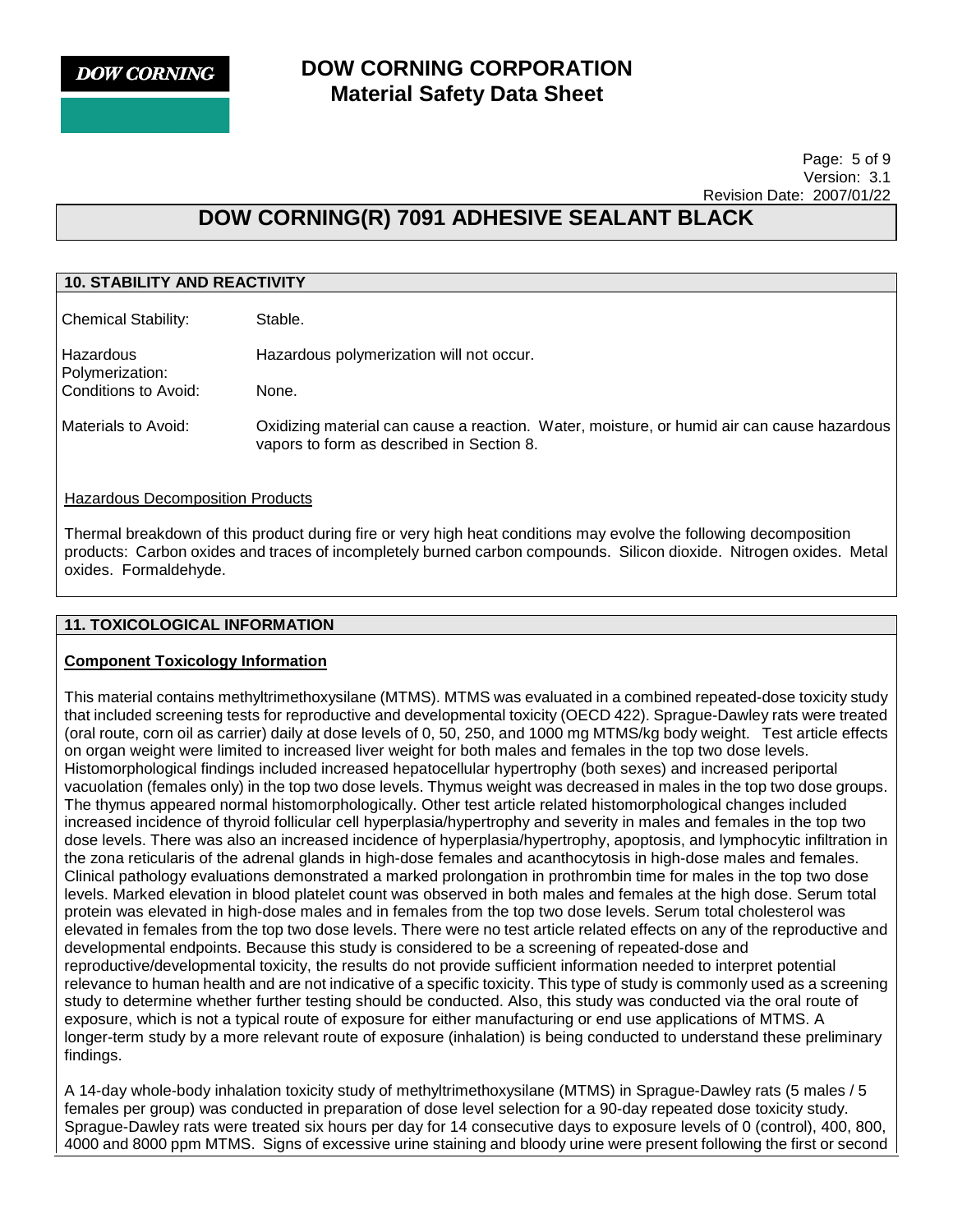# **DOW CORNING CORPORATION Material Safety Data Sheet**

 Page: 6 of 9 Version: 3.1 Revision Date: 2007/01/22

# **DOW CORNING(R) 7091 ADHESIVE SEALANT BLACK**

day of exposure in animals from 4000 and 8000 ppm exposure groups. All animals from the 8000 ppm exposure group and three animals from the 4000 ppm group were euthanized prior to scheduled terminal sacrifice. The primary gross pathology findings in these animals consisted of urinary bladder and kidney effects. Urinary bladder findings included dilation, calculi, abnormal contents and color. Kidney findings included mild to moderate dilation. Additional findings in females from the 4000 ppm exposure group included enlarged adrenal glands, small thymus and a mild gaseous intestinal tract. The relevance of these findings to human health is unknown. Additional testing (90-day repeated dose) is being conducted to better understand these findings.

## **Special Hazard Information on Components**

No known applicable information.

## **12. ECOLOGICAL INFORMATION**

## **Environmental Fate and Distribution**

| Air:                                                                                                   | This product is a solid consisting of a high molecular weight silicone polymer and other solid<br>materials. Unless milled to produce a dust or particles, it is unlikely to give rise to atmospheric<br>contamination.                                |                                                                                             |     |
|--------------------------------------------------------------------------------------------------------|--------------------------------------------------------------------------------------------------------------------------------------------------------------------------------------------------------------------------------------------------------|---------------------------------------------------------------------------------------------|-----|
| Water:                                                                                                 | This product is a solid which is completely insoluble in water. As the specific gravity is >1, it<br>will sink to the bottom of the water course.                                                                                                      |                                                                                             |     |
| Soil:                                                                                                  | This product will enter the terrestrial environment if, as a component of municipal or industrial<br>solid waste the product is landfilled. It is unlikely that further significant transformation of the<br>product will occur.                       |                                                                                             |     |
| Degradation:                                                                                           | High molecular weight polymer which is amenable to recycling. The product is not<br>biodegradable. The product is removed >80% during the sewage treatment process.                                                                                    |                                                                                             |     |
| <b>Environmental Effects</b>                                                                           |                                                                                                                                                                                                                                                        |                                                                                             |     |
| <b>Toxicity to Water</b><br>Organisms:                                                                 |                                                                                                                                                                                                                                                        | This product has low water solubility and should not present a risk to aquatic organisms.   |     |
|                                                                                                        | Toxicity to Soil Organisms: This product is a solid and does not contain significant concentrations of water soluble<br>constituents that may be leached from the product. It is therefore not likely to present a danger<br>to terrestrial organisms. |                                                                                             |     |
| Bioaccumulation:                                                                                       |                                                                                                                                                                                                                                                        | This product is a solid which is not soluble in water and if ingested will not be absorbed. |     |
| <b>Fate and Effects in Waste Water Treatment Plants</b>                                                |                                                                                                                                                                                                                                                        |                                                                                             |     |
| This product is a solid rubber type material which is unlikely to have any adverse effect on bacteria. |                                                                                                                                                                                                                                                        |                                                                                             |     |
| <b>Ecotoxicity Classification Criteria</b>                                                             |                                                                                                                                                                                                                                                        |                                                                                             |     |
| Hazard Parameters (LC50 or EC50)                                                                       | High                                                                                                                                                                                                                                                   | Medium                                                                                      | Low |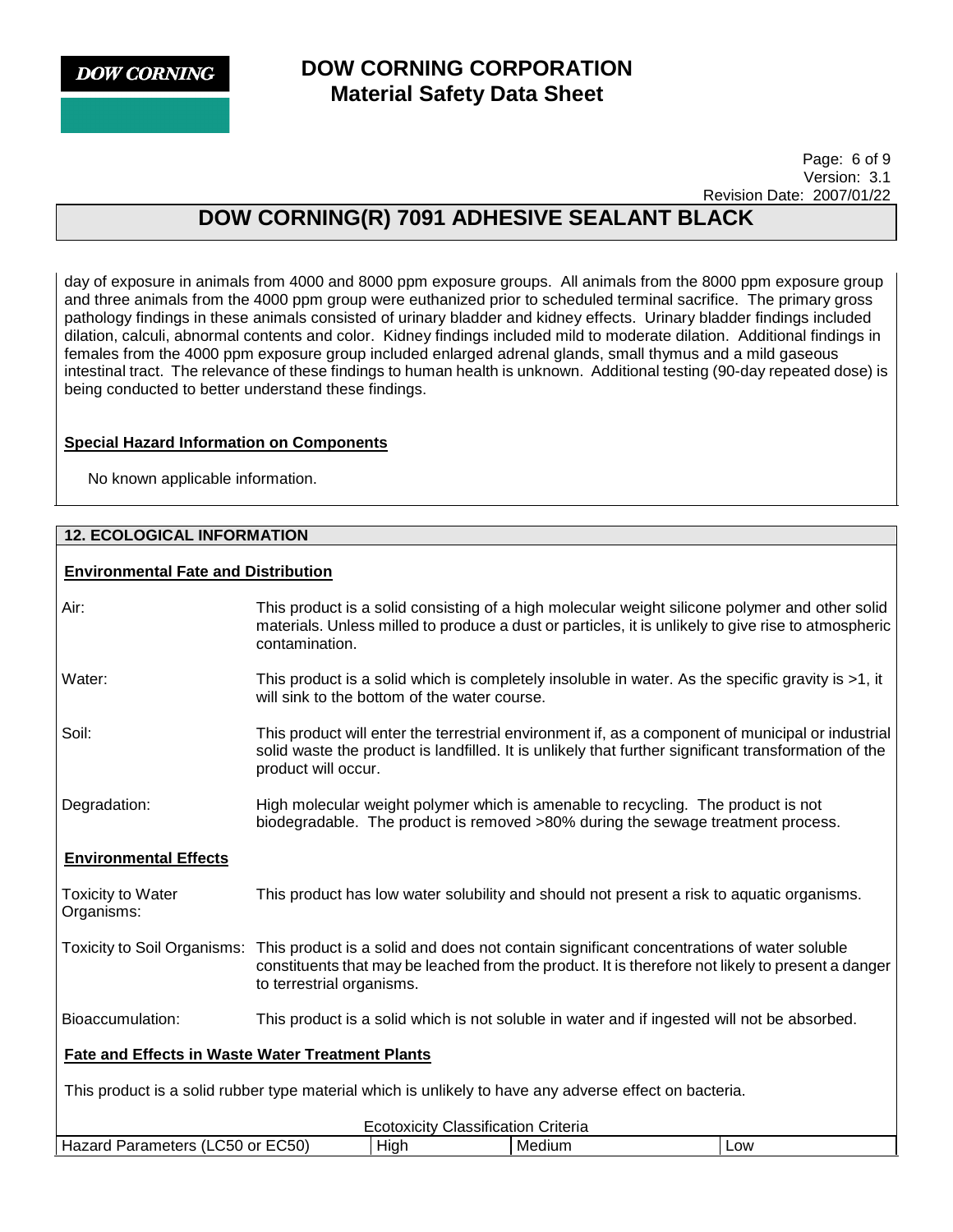# **DOW CORNING CORPORATION Material Safety Data Sheet**

#### Page: 7 of 9 Version: 3.1 Revision Date: 2007/01/22

# **DOW CORNING(R) 7091 ADHESIVE SEALANT BLACK**

Acute Aquatic Toxicity (mg/L)  $\vert$  <=1  $\vert$  >1 and <=100  $\vert$  >100 Acute Terrestrial Toxicity  $\vert$  <=100  $\vert$  >100 and <= 2000  $\vert$  >2000 This table is adapted from "Environmental Toxicology and Risk Assessment", ASTM STP 1179, p.34, 1993.

This table can be used to classify the ecotoxicity of this product when ecotoxicity data is listed above. Please read the other information presented in the section concerning the overall ecological safety of this material.

### **13. DISPOSAL CONSIDERATIONS**

## **RCRA Hazard Class (40 CFR 261)**

When a decision is made to discard this material, as received, is it classified as a hazardous waste? No

State or local laws may impose additional regulatory requirements regarding disposal.Call (989) 496-6315, if additional information is required.

## **14. TRANSPORT INFORMATION**

## **DOT Road Shipment Information (49 CFR 172.101)**

Not subject to DOT.

**Ocean Shipment (IMDG)**

Not subject to IMDG code.

**Air Shipment (IATA)**

Not subject to IATA regulations.

Call Dow Corning Transportation, (989) 496-8577, if additional information is required.

## **15. REGULATORY INFORMATION**

Contents of this MSDS comply with the OSHA Hazard Communication Standard 29 CFR 1910.1200.

TSCA Status: All chemical substances in this material are included on or exempted from listing on the TSCA Inventory of Chemical Substances.

## **EPA SARA Title III Chemical Listings**

**Section 302 Extremely Hazardous Substances (40 CFR 355):**  None.

**Section 304 CERCLA Hazardous Substances (40 CFR 302):**  None.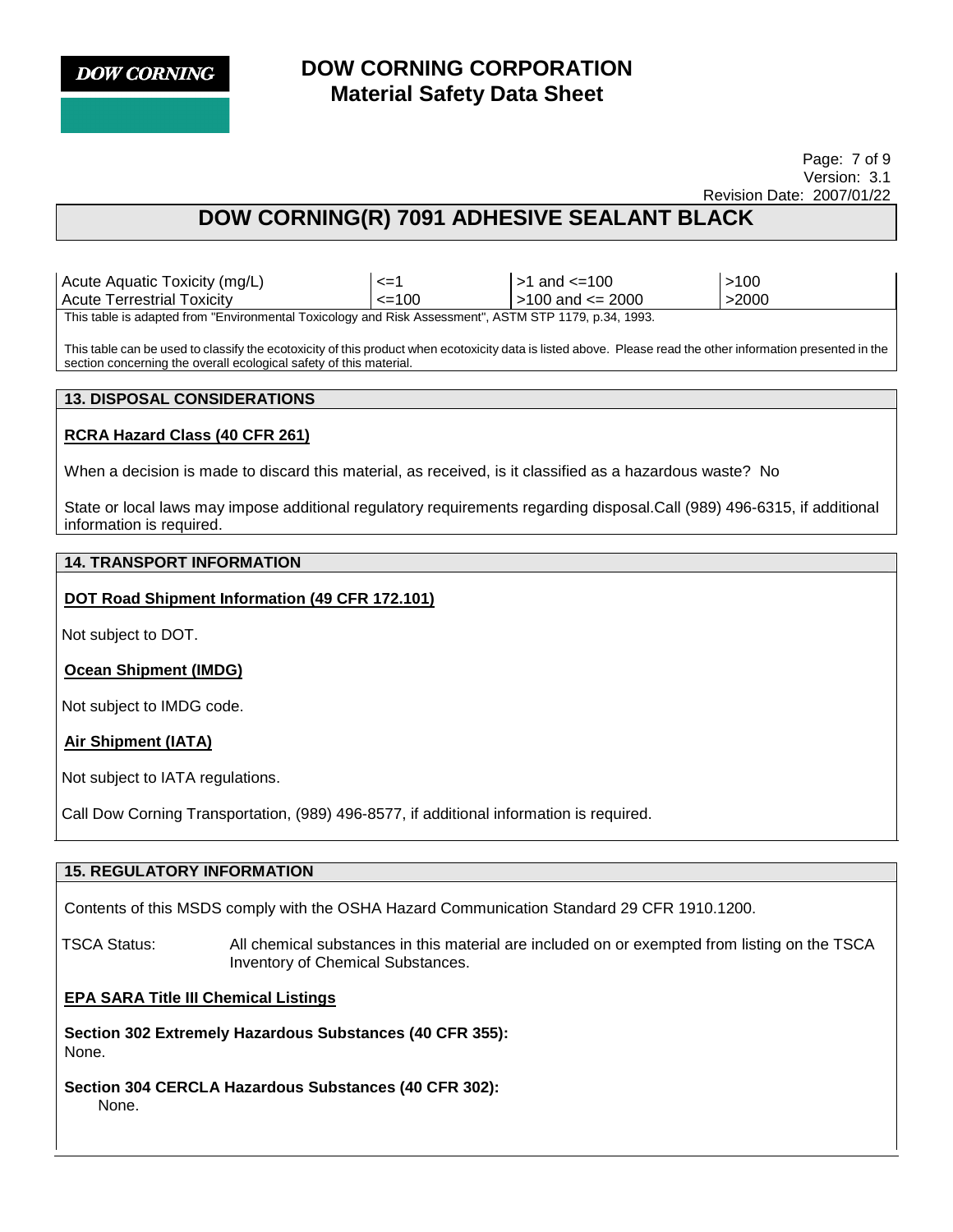## **DOW CORNING CORPORATION Material Safety Data Sheet**

 Page: 8 of 9 Version: 3.1 Revision Date: 2007/01/22

# **DOW CORNING(R) 7091 ADHESIVE SEALANT BLACK**

## **Section 311/312 Hazard Class (40 CFR 370):**

Acute: Yes Chronic: Yes Fire: No Pressure: No Reactive: No

### **Section 313 Toxic Chemicals (40 CFR 372):**

None present or none present in regulated quantities.

Note: Chemicals are listed under the 313 Toxic Chemicals section only if they meet or exceed a reporting threshold.

### **Supplemental State Compliance Information**

#### **California**

Warning: This product contains the following chemical(s) listed by the State of California under the Safe Drinking Water and Toxic Enforcement Act of 1986 (Proposition 65) as being known to cause cancer, birth defects or other reproductive harm.

None known.

## **Massachusetts**

| <b>CAS Number</b> | Wt %        | <b>Component Name</b> |
|-------------------|-------------|-----------------------|
| 1333-86-4         | $1.0 - 5.0$ | Carbon black          |
| $107 - 15 - 3$    |             | Ethylenediamine       |

#### **New Jersey**

| <b>CAS Number</b> | Wt %          | <b>Component Name</b>                       |
|-------------------|---------------|---------------------------------------------|
| None              | $40.0 - 70.0$ | Calcium carbonate treated with stearic acid |
| 70131-67-8        | $30.0 - 60.0$ | Dimethyl siloxane, hydroxy-terminated       |
| 63148-62-9        | $15.0 - 40.0$ | Polydimethylsiloxane                        |
| 1185-55-3         | $3.0 - 7.0$   | Methyltrimethoxysilane                      |
| 1333-86-4         | $1.0 - 5.0$   | Carbon black                                |
| Pennsylvania      |               |                                             |
| <b>CAS Number</b> | Wt %          | <b>Component Name</b>                       |